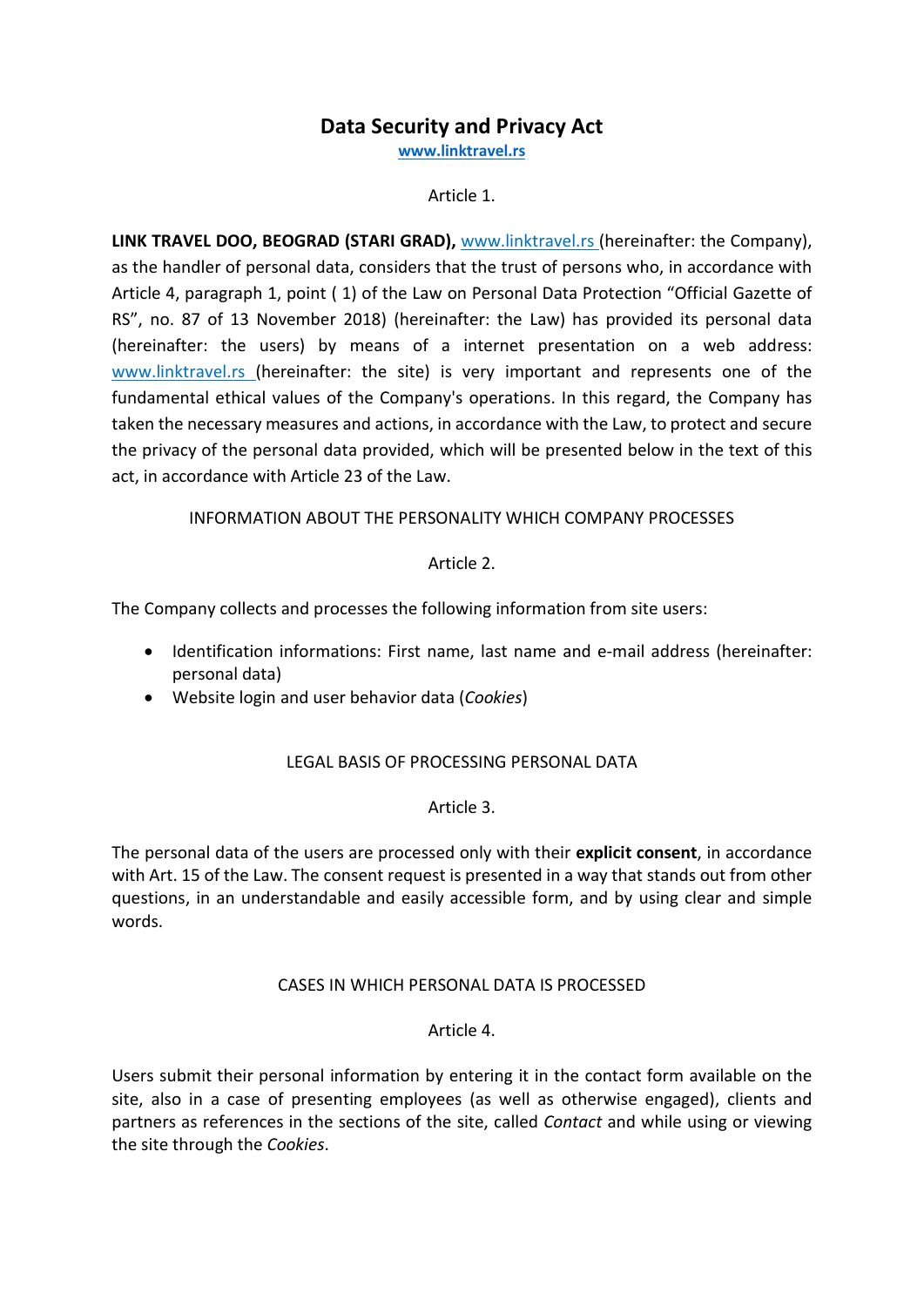#### PURPOSE OF INTENDED PROCESSING OF PERSONAL DATA

#### Article 5.

The Company collects and processes the personal data of users only for the purpose of communication, in means of, establishing and maintaining contact with persons interested in a certain type of business cooperation with the Company, which may refer specifically (but not exclusively) to inquiries of persons for practice and employment, then upon invitation to make an offer for one of the services provided by the Company, but also for the purpose of representing the data subjects as members of the team, as well as in the provision of tourist travel organizing services, as well as other tourist services, or as clients and / or partners, just like any other form of business communication.

Establishing and maintaining communication involves two-way communication with the persons referred to the ones in paragraph 1 of this Article, which is related on informing those persons, first of all, about their rights in accordance with the Law, and also about all other relevant issues related to business cooperation that they wish to achieve, or which they have achieved with the Company.

Persons who accepted the possibility of being contacted by the Company about the particular form of business cooperation, as in other cases from Articles 2 and 4 of this Act, may at any time withdraw that acceptance in accordance with Art. 15, paragraph 3 of the Law, which will result in the suspension of processing of personal data of the persons to whom the data is related.

## RIGHTS OF PERSONS TO WHOM THE DATA IS REFERRED

#### Article 6.

Persons to whom the data is referred have the right for transparent way of exercising their rights in accordance with Article 21 of the Law, and that means above all, the right of persons to be provided with all information from Art. 23 and Art. 24 of the Law, that is, information regarding the exercise of the rights referred to in Article 26, Art. 29 to 31, Article 33, Art. 36 to 38 and Art. 53 of the Law, in a concise, transparent, comprehensible and easily accessible manner, using clear and simple words. This information will be provided in writing and other forms, including electronic form, as appropriate. If requested by the data subject, the information may be provided orally in accordance with Article 21, paragraph 1 of the Law.

The rights of the data subject referred to Article 21 are simultaneously determined by the obligations of the data operator and informations about those rights may be provided in combination with standardized icons displayed in electronic form so it could be easy visible and understandable way to provide meaningful insight into the intended processing, in accordance with the Act.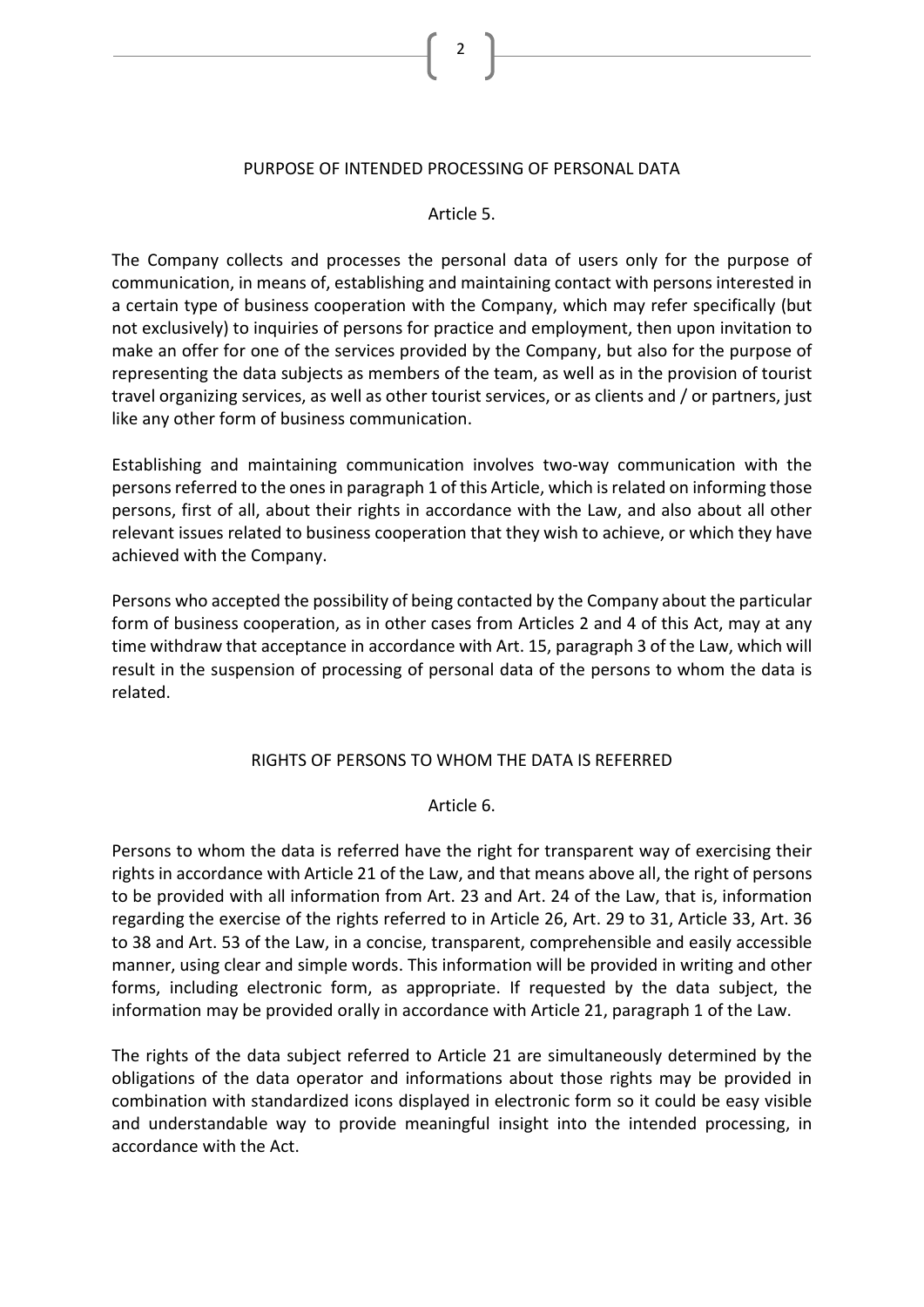

## Article 7.

In addition to the rights referred to the Article 6 of this Act, the data subject has the following rights, in accordance with the Law:

# 1) Right to access:

The data subject has the right to request information from the operator whether he or she processes his personal data, access to such data, and other information in accordance with the Law.

# 2) Right to correction and amendment:

The data subject has the right to correct his incorrect personal data without undue delay. Depending on the purpose of the processing, the data subject has the right to supplement his / her incomplete personal data, which includes making an additional statement.

# 3) Right to delete personal data:

The data subject has the right to have his / her personal data erased by the operator, and he or she is obliged to delete that data without undue delay in certain cases provided by law.

# 4) Right to Restrict Processing:

The data subject shall have the right to restrict the processing of his personal data by the operator if alternatively one of the cases, provided for in Article 31, paragraph 1, is fulfilled.

# 5) The right of the data subject to be informed about the correction or deletion of data, as well as the restriction of processing:

The operator is obliged to notify all recipients to whom the data is referred about any correction or deletion of the personal data or the restriction of their processing (unless this is impossible or requires excessive time and resources). The operator is also obliged to inform the data subject, at his request, of all recipients to whom the personal data have been disclosed.

# 6) Right to data portability:

The data subject has the right to receive his personal data, previously handled to the operator, from him in a structured, commonly used and electronically readable form and to have the data transmitted to the other operator without interruption by the operator to whom the data were submitted, subject to legal requirements. This right also includes the right of a person to have his or her personal data transferred directly to another operator by the operator to whom this information was previously provided, if technically possible.

# 7) The right to object and to automatically make individual decisions:

If it is considered to be justified to the particular situation, the data subject shall have the right to object to the operator about processing of his or her personal data, at any time, which also applies to profiling, and the operator is obliged to suspend the processing of the data of the person which filed the complaintment unless the operator has provided legal grounds for processing which outweighs the interests, rights or freedoms of the data subject or they are about reporting, achieving or defensing the legal claim.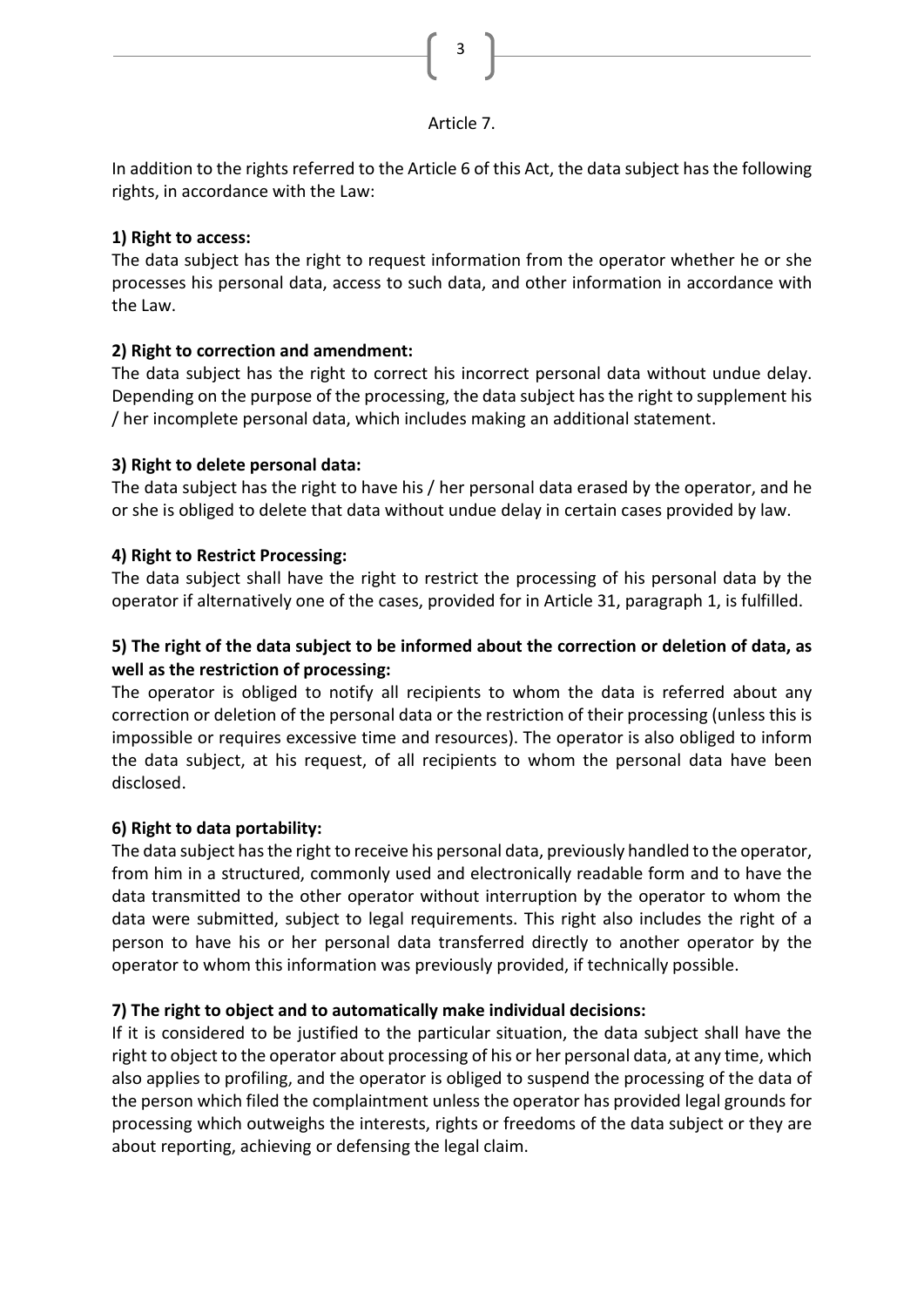# 8) Automated decision making and profiling:

The data subject has the right not to be subject to a decision made only on the basis of automated processing, including profiling, if that decision produces legal consequences for that person or that decision significantly affects his or her position.

4

The data subject may contact the Company, for the purpose of exercising his / her statutory rights.

## RECIPIENTS OF PERSONAL DATA

## Article 8.

The personal data from Article 2 of this Act shall not be discovered to anyone outside the organization of the Company. Only the person who, within the Company, is responsible for answering queries from the site, as well as the person or persons participating in the process of deciding how to handle those queries.

# METHOD OF PROTECTION AND PERIOD OF PROCESSING PERSONAL DATA

# Article 9.

The Company protects your information while communicating using an SSL security certificate that encrypts all data transmissions and baners for managing cookies.

The personal data of the users will be kept, first of all, in order to fulfill the purpose of their processing, from the Article 5 of this Act, in accordance with Art. 5, paragraph 1, item. (5) of the Law, that is, as long as there is a need to communicate with users. After the storage period expires, the personal data will be deleted.

# **COOKIES**

# Article 10.

Cookies are text files placed on the computer of a person who visited the site for the purpose of collecting standard information regarding the login to the site and the behavior of that person during their stay on the site, which may be sent to a web browser used by that person. The Company may collect / process such information automatically through cookies or similar technologies. For more information on Cookies, visit allaboutcookies.org.

Users who are concerned about the privacy and using the Cookies may set the Internet browser to notify them when they receive a Cookie, and to decline cookies that attempt to send other websites.

Your use of the Site is not conditioned with giving acceptance to the use of Cookies.

# DATA SECURITY AND PRIVACY POLICIES OF OTHER WEBSITES

# Article 11.